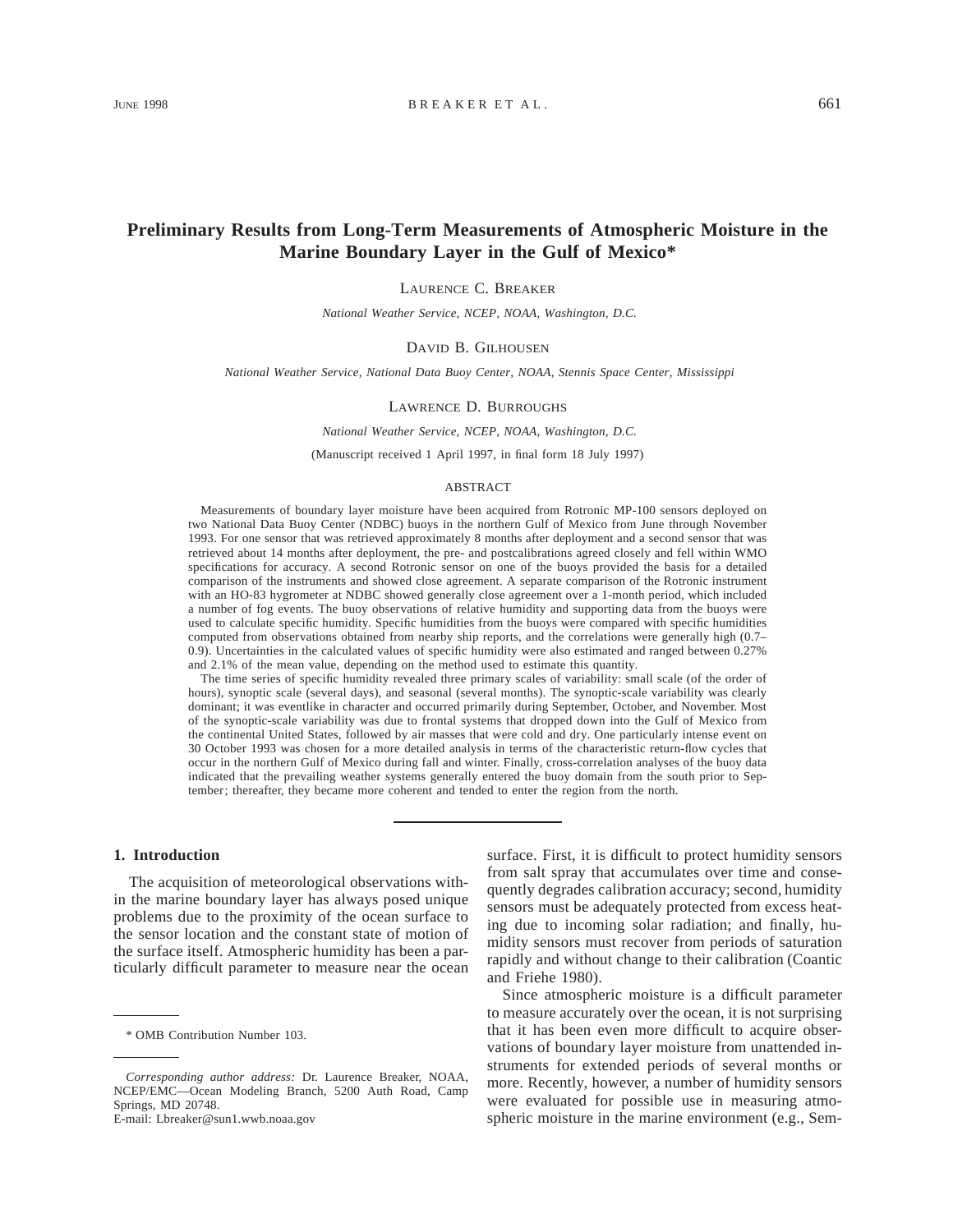mer 1987; Muller and Beekman 1987; Crescenti et al. 1990; Katsaros et al. 1994).

Because of the continuing need for long-term measurements of moisture within the marine boundary layer, the National Data Buoy Center (NDBC) evaluated the Rotronic MP-100 humidity sensor for possible deployment on their moored ocean data buoys, based on promising test results from Muller and Beekman (1987) and Semmer (1987). Initial field tests were conducted along the U.S. west coast in 1989. A Rotronic humidity sensor was installed on a Coastal-Marine Automated Network (C-MAN) station at Point Arguello, California. Calculated dewpoint temperatures following fog events were in general agreement with those reported at nearby Vandenberg Air Force Base and showed high correlations between saturation events and restricted visibilities in fog. After a 4-month evaluation, Rotronic humidity sensors were introduced on several NDBC buoys and C-MAN stations along the California coast. Initially, several gross failures occurred within weeks after installation. A gross failure occurred when reported relative humidities either 1) exceeded  $106\%, 12$  remained at, or exceeded, 100% for a day or more after satellite imagery indicated fog dissipation, or 3) disagreed by 30% or more with nearby reports for values of relative humidity, which were typically less than 30%.

These failures led to several improvements to the Rotronic sensor and its installation aboard the NDBC buoy platforms. First, the cabling from the sensor to the onboard electronic payload was replaced. The original cables had inadequate insulation, and cable flexing often produced large calibration shifts. Second, the method of calibration was improved twice. The first improvement consisted of exposing the sensor to a series of different saturated salt solutions in closed flasks and then comparing the observed relative humidities to the known equilibrium vapor pressure of water at the observed temperatures for these solutions. Test flasks with relative humidities ranging from 11% to 96% were used. Then, when this method proved tedious, NDBC purchased a chamber with better humidity regulation and one that is now traceable to the National Institute of Standards and Technology. These improvements led to significantly greater measurement accuracy and sensor reliability. As a result, these instruments have been installed on a number of NDBC buoys since 1989, concomitant with improvements in their performance.

As a basis for this study, hourly measurements of relative humidity and other supporting environmental data were acquired from two NDBC buoys in the Gulf



FIG. 1. The locations of NDBC buoys at stations 42019 (27.9°N,  $95.0^{\circ}$ W) and  $42002$  (25.9°N,  $93.6^{\circ}$ W) are shown together with collocated circles within which ship reports for search radii of 150 km were acquired. The distance separating the buoys is 263 km.

of Mexico (Fig. 1), which were equipped with the improved Rotronic MP-100 humidity sensors for the period 5 June–30 November 1993. A second Rotronic sensor was also deployed on the buoy at 42002, providing the basis for a further evaluation of these instruments. Initially, details of the sensor calibration, deployment, and reliability are addressed. Then the relative humidity and the supporting data are used to calculate specific humidities at the buoy sites. Validation for these moisture observations rely, in part, on reports from nearby ships and fixed platforms. A number of synoptic events occurred during the measurement period, which provided an opportunity to examine the response of the instrument to these events. Additionally, surface fluxes of heat and moisture using bulk parameterizations plus selected wave parameters were calculated from the buoy observations and are reported elsewhere (Breaker et al. 1998, manuscript submitted to *J. Mar. Syst.*).

# **2. Instrument description**

#### *a. Background*

The Rotronic MP-100 humidity sensor has been under development since about 1980. Although the initial design was fragile and susceptible to contamination (Crane and Boole 1988), later versions of the instrument have proven to be more rugged and less sensitive to contamination. The Rotronic MP-100 is classified as a thinfilm capacitive polymer sensor (Crescenti et al. 1990). The operation of the instrument's transducer is based on the principle of capacitance change as the polymer absorbs and desorbs water vapor. A Gore-Tex filter cov-

<sup>1</sup> This value was chosen based on NDBC's experience with the HO-83 hygrometer. Since the Rotronic sensor can read up to 103% in fog and recover comparably with the HO-83 following periods of fog, an error limit somewhat higher than 103% was chosen. See the appendix for a comparison between the Rotronic and the HO-83 humidity sensors.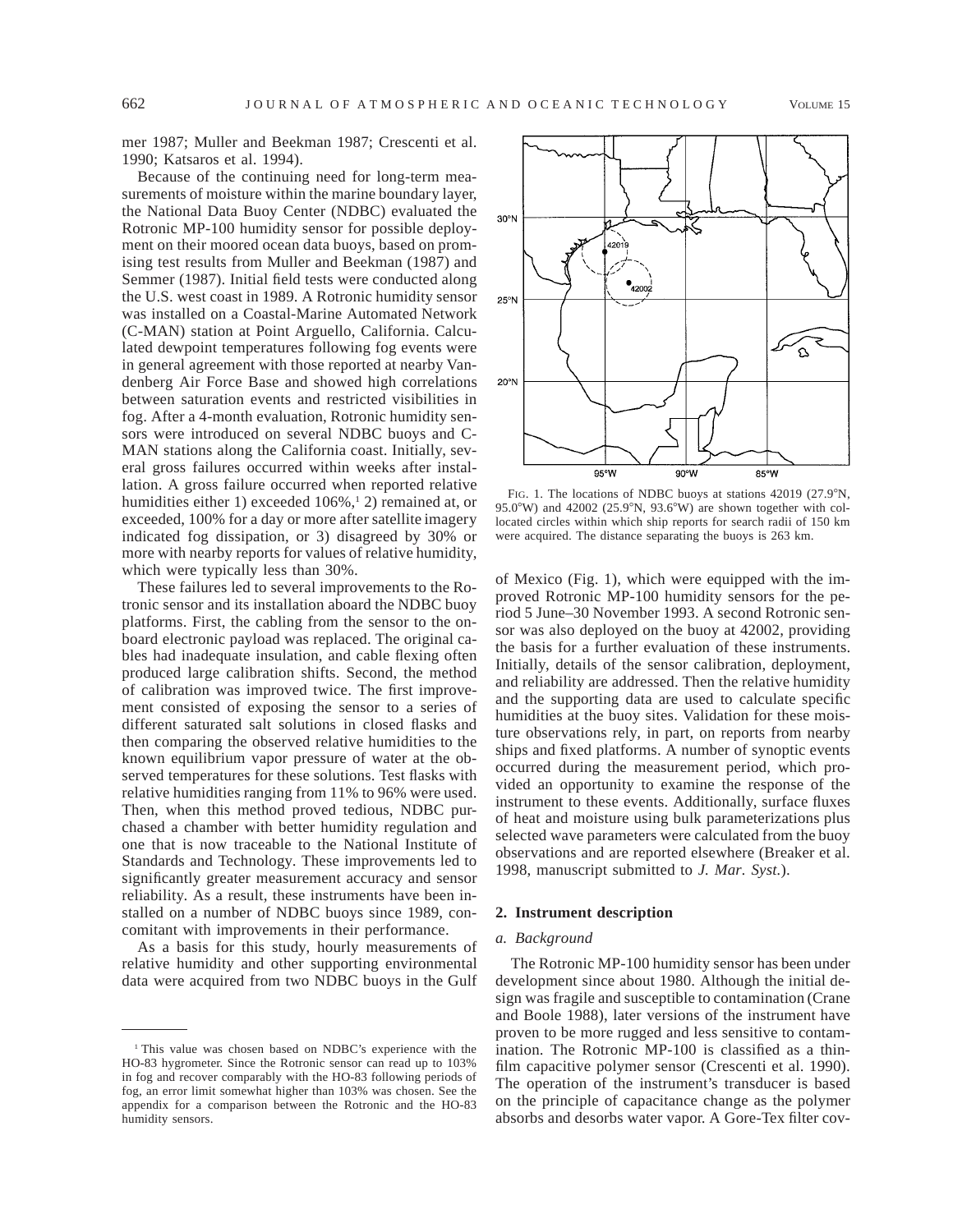ers the transducer and allows water vapor (but not liquid water) to pass through it. Contaminants reduce the passage of water vapor through the filter, which can lead to erroneous reports of saturation following high-moisture events. As a result, the filter must be kept clean (van der Meulen 1988). Laboratory tests at NDBC have indicated that the time constant for this instrument is about 20 s, even at low wind speeds. The time constant appropriate for calculating specific humidity, however, depends on the time constant for the temperature sensor and is approximately 2 min. Although the Rotronic MP-100 sensor has been used with relative success to measure moisture in the marine boundary layer, certain results have indicated that earlier versions of this instrument may have suffered from hysteresis after periods of high relative humidity (Katsaros et al. 1994).

## *b. Deployment*

Rotronic humidity sensors were installed on two NDBC buoys in the Gulf of Mexico located at 27.9°N,  $95.0^{\circ}$ W (station number 42019) and at 25.9°N, 93.6°W (station number 42002) (Fig. 1). A second Rotronic instrument was installed on the buoy at 42002 as a backup "test" package. Figure 2 shows a photograph of the instrument and the solar radiation shield to which it is connected. The solar radiation shield is a commercial unit model 41004 manufactured by the R. M. Young Company. The Rotronic sensors on each buoy are passively aspirated since power limitations preclude active aspiration. The sensor on 42019 was installed on 4 May 1993; the sensors on 42002 were installed on 4 June 1993. The Rotronic sensor at 42019 was located at a height of 3.9 m above the water line on a 6-m NOMAD buoy that points in the direction of the prevailing wind and waves. The Rotronic sensors at 42002 were located on a circular railing 3.5 m apart at a height of 9 m above the water line on a 10-m discus buoy. This buoy has no pointing preference and so is essentially omnidirectional. Diagrams of the buoys and the arrangement and spacing of instruments on each are shown in Figs. 3 (42019) and 4 (42002). The bottom depth at station 42019 is approximately 120 m, and at station 42002 it is approximately 3200 m.

# *c. Calibration*

Figure 5 shows pre- and postcalibration data for the Rotronic instrument installed on 42019 and the ''test'' instrument installed on 42002.<sup>2</sup> These calibrations were



FIG. 2. Photograph of Rotronic Model 41004 sensor probe and the associated Young Multi-Plate Radiation Shield.

performed at a fixed temperature. Since the Rotronic sensor compensates for changes in temperature, its output is adjusted accordingly. Consistent with recommendations from the manufacturer, we have applied a linear fit to the calibration data. Also, the solar shielding was removed before the postcalibrations were performed because the shields did not fit inside the chamber. However, the calibrations were done with the filter in place since that is where accretion from salt spray occurs. These sensors were calibrated just prior to their deployment on each buoy. The sensor on 42019 functioned normally until it was retrieved in January 1994. When the sensor at 42019 was recalibrated (March 1994), there was a calibration shift of less than 2%. Most of this shift occurred at relative humidities of 70% or less. Both the pre- and postcalibrations for 42019 agreed with the reference values and fell within the WMO accuracy standards (shown by the dashed lines in Fig. 5), which require accuracies of  $\pm 5\%$  for relative humidities up to 50%, and  $\pm 2$ % for relative humidities above 50% (WMO 1983). The test Rotronic sensor at station 42002 also operated continuously during the overall measurement period and was removed and recalibrated in August 1994. The pre- and postcalibrations for that in-

<sup>2</sup> One of the Rotronic sensors on 42002 provided operational data throughout its life history. We refer to this sensor as the ''operational'' instrument on 42002, whereas the second instrument on 42002 reported through a separate test payload and has primarily been used as a basis for comparison with the operational unit. We refer to this instrument as the ''test'' unit.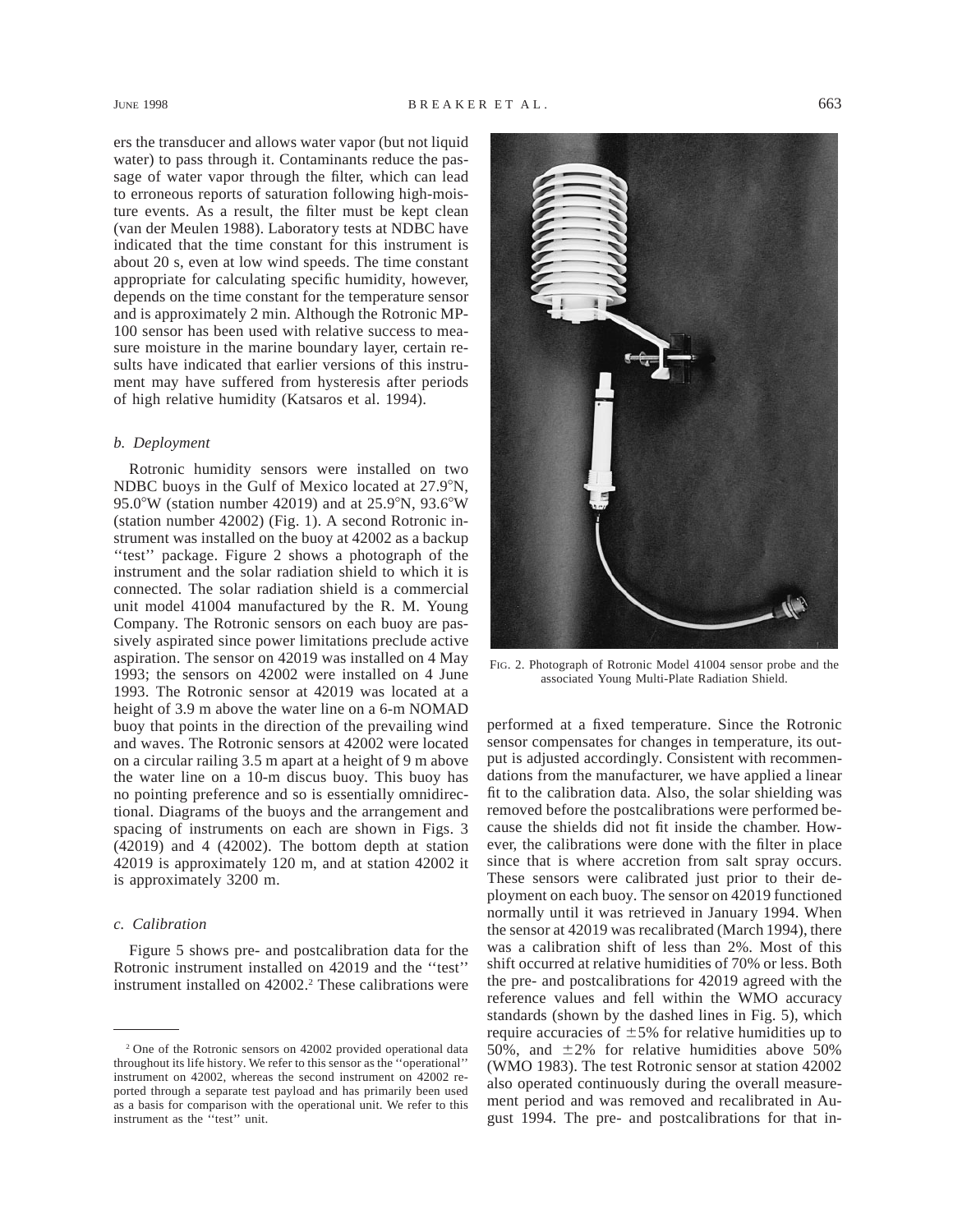

FIG. 3. Sensor locations on the NOMAD buoy located at 42019.



FIG. 4. Sensor locations at the 10-m platform level on the 10-m discus buoy located at 42002. DACT and VEEP refer to the two sensor payloads that were on board. Most of the data presented in the text with the exception of the second hygrometer (referred to as "test" in the text) was from the DACT sensor payload.

strument also satisfied the WMO standards for accuracy, although there was a slight degradation in accuracy for the postcalibration at relative humidities above 80%.

#### *d. Reliability*

Since the Rotronic sensors were first installed on NDBC buoys along the West Coast, their reliability has steadily improved. Figure 6 shows the percentage of instruments that survived more than 6 months as a function of the year the sensor was deployed. This percentage increased from 18% in 1990 to 60% between 1992 and 1994 because of improved cabling and calibration. The mean time between failures for sensors deployed since 1991 is 8 months. Thus, it has not been possible to obtain useful postcalibration data for the Rotronic instruments that have been deployed in most cases because NDBC is usually only able to service each buoy every 12–24 months. Figure 7 examines these percentages based on buoy hull type. The survival percentages on the small buoys are almost identical to those on the larger 10D buoys even though exposure of the sensor to salt spray is obviously greater on the 3D and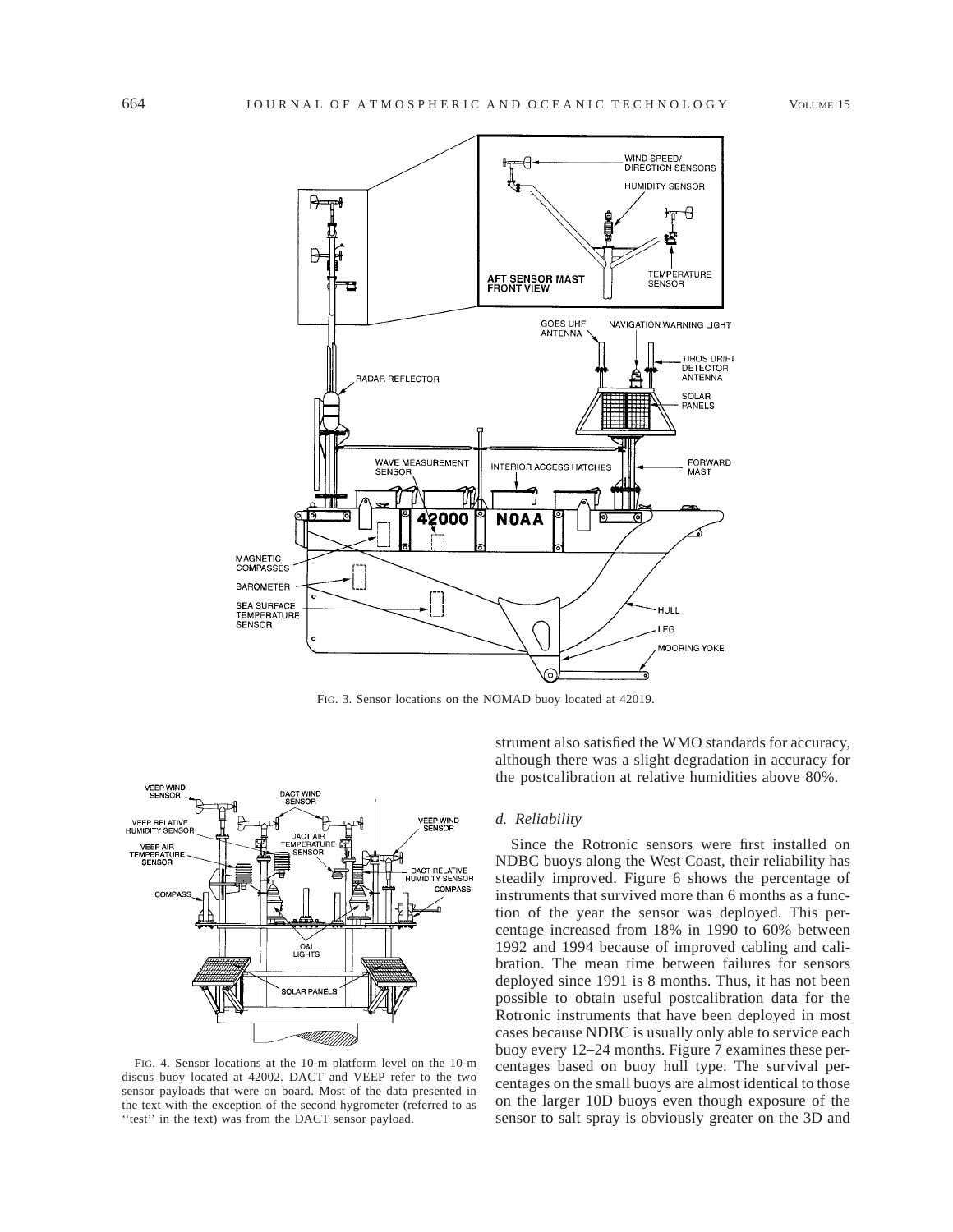

FIG. 5. Pre- and postcalibration data for the Rotronic humidity sensors installed on the buoys at stations 42019 and 42002 just prior to, and just following, the period of observation (5 June–30 November 1993). The dashed lines indicate the accuracy limits established by the WMO for humidity sensors. Pre- and postcalibrations for both sensors fall within the specified limits.

the 6N buoys. This survival pattern has not changed with time and is significant because most of the new buoys that are being deployed by NDBC are either the 3D or the 6N hull types.

## **3. Data acquisition and analysis**

## *a. Acquisition*

The following environmental parameters were acquired from the buoys at stations 42019 and 42002: barometric pressure, 8-min-average wind speed and direction, air temperature, sea surface temperature, and relative humidity (surface gravity wave spectra were also acquired at each buoy but are not reported here). The winds at 42019 were acquired at an elevation of 4.9 m, air temperature at 3.7 m, and humidity at 3.9 m above the surface. The winds at 42002 were acquired at an elevation of 10.0 m, air temperature at 9.6 m, and humidity at 9.0 m above the surface. Wind speed, air temperature, and specific humidity (calculated from barometric pressure, temperature, and relative humidity) at both buoys were scaled to a reference height of 10 m using standard logarithmic profile relations (e.g., Panofsky and Dutton 1984). To accomplish the scaling, a parameterization for the required roughness length  $z_0$ employed a Charnock constant of 0.0185 (Wu 1980). Near-neutral conditions for stability within the surface boundary were assumed throughout. Barometric pressure at the buoys, which was measured at sea level (0 m), was converted to a height of 10 m using the hydrostatic equation. The observations were acquired hourly and extend from 0000 UTC 5 June to 2300 UTC 30 November 1993, spanning a period of nearly 6 months. Less than 0.5% of the data did not meet NDBC's standards for quality control<sup>3</sup> or were missing.



FIG. 6. Reliability of the Rotronic sensors deployed on various NDBC buoys is indicated by the percentage of instruments that survived for more than 6 months as a function of the year when the sensor was deployed. See text for additional information.

In these cases, previous values were either repeated or linear interpolation was used to fill in the missing data or to replace erroneous data in order to complete the time series. (Interpolated values were not used in making the detailed comparisons between the specific humidities derived from the two Rotronic sensors on 42002, however. In this case comparisons were made only when observed values were available from both instruments.) Sea surface temperature is measured through the hull at a depth of 1 m by a thermistor insulated from the interior hull environment.

#### *b. The moisture calculations*

Specific humidities were calculated according to Gill (1982), where the specific humidity of the air is given by

$$
q_a = (0.62197e_a)/(P - 0.378e_a),
$$

and the specific humidity at the ocean surface is given by

$$
q_w = (0.62197e_w)/(P - 0.378e_w),
$$

assuming that the air is saturated at the surface. Here, *qa* and *qw* are expressed in grams of water vapor per kilogram of moist air,  $e_a$  represents the vapor pressure of air (hPa),  $e_w$  is the vapor pressure (hPa) at the temperature of the ocean surface, and *P* is the barometric pressure (hPa) at sea level.

In turn,  $e_a$  is calculated according to

$$
e_a = \mathrm{RHe}_s/100.0,
$$

where RH is the relative humidity in percent, and  $e_s$  is

<sup>3</sup> Quality control of humidity data at NDBC includes automatic flagging of the data for which the relative humidity (RH) is less than

<sup>0%</sup> or greater than 102%, and a time continuity check for which the change in RH must be less than or equal to 25% per hour. Temperature–dewpoint inversions are also flagged. Finally, all flags that are raised automatically are checked manually (T. Mettlach 1996, personal communication).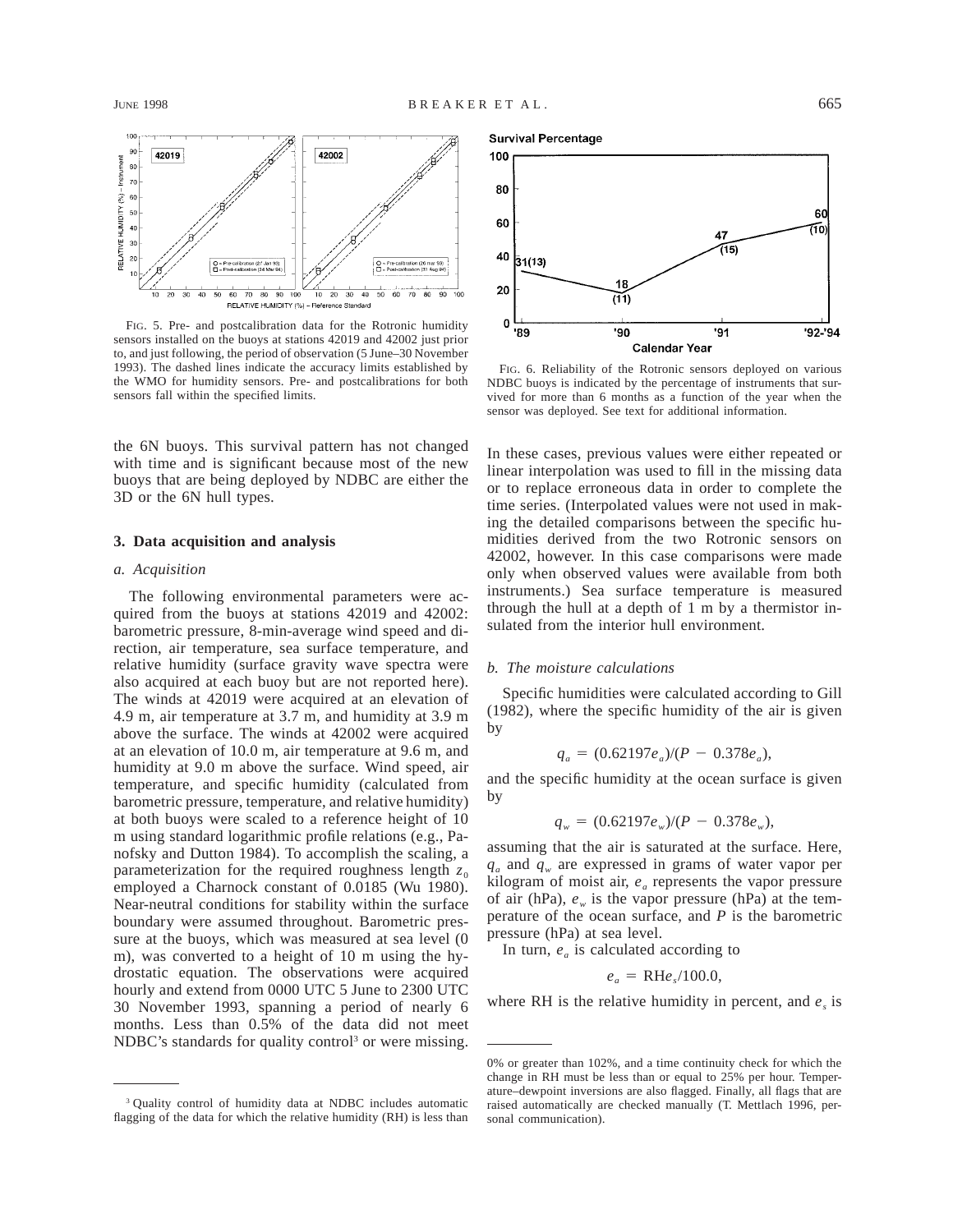

FIG. 7. Survival percentages as a function of hull type. The number of instruments used in the calculations for each time period are shown in parentheses. Note that the survival percentages for the smaller 3D and 6N buoy hull types are almost the same as for the larger 10D buoy hull type.

the saturation vapor pressure of the air at 10 m (List 1966);  $e_w$  is computed from

 $e_w = K \times 10^{v} [1.0 + 1.0 \times 10^{-6} P(4.5 + 0.0006 T_o^2)],$ 

where  $T<sub>o</sub>$  is the sea surface temperature ( $\degree$ C), v is computed from

$$
v = (0.7859 + 0.03477T_o)/(1.0 + 0.00412T_o),
$$

and *K* is a reduction factor for saturation vapor pressure over seawater. At a salinity of 35 parts per thousand (assumed here), *K* is taken to be 0.98 (Kraus and Businger 1994). The formulas and coefficients given above are primarily based on information contained in the Smithsonian Meteorological Tables (List 1966).

#### **4. Results**

# *a. Validation*

NDBC has compared the Rotronic humidity sensor to an HO-83 hygrometer to determine how comparable the Rotronic's measurements were to one that is in operational use. Collocated humidity measurements were acquired for 1 month, a period during which 12 fog events occurred. Details of this comparison are presented in the appendix. The comparison was not performed to determine absolute accuracy, but to show comparability. Both instruments gave similar results overall; however, in two cases where the Rotronic instrument was saturated by fog for extended periods, it took 2–3 h longer for this sensor to recover than it did

TABLE 1. Cross and autostatistics for the two Rotronic humidity sensors on 42002 and for 42019. All humidity values have been converted to specific humidity  $(gm kg^{-1})$ . The rmsd is the root-meansquare difference, and *N* is the sample size.

| Autostatistics               |                        |                       |                       |  |  |
|------------------------------|------------------------|-----------------------|-----------------------|--|--|
| Parameters                   | 42002<br>(operational) | 42002<br>(test)       | 42019                 |  |  |
| N                            | 4264                   | 4219                  | 4296                  |  |  |
| Mean                         | 17.13                  | 17.57                 | 18.42                 |  |  |
| Standard deviation           | 3.01                   | 3.03                  | 3.87                  |  |  |
| Standard deviation           | $4.62 \times 10^{-2}$  | $4.66 \times 10^{-2}$ | $5.90 \times 10^{-2}$ |  |  |
| of the mean                  | (0.269%)               | $(0.265\%)$           | $(0.320\%)$           |  |  |
| Minimum value                | 5.53                   | 5.76                  | 4.62                  |  |  |
| Maximum value                | 21.04                  | 21.82                 | 23.59                 |  |  |
| Cross statistics             |                        |                       |                       |  |  |
| between two sensors on 42002 |                        |                       |                       |  |  |
| N                            | 4209                   |                       |                       |  |  |
| Bias (new-original)          | 0.438                  |                       |                       |  |  |
| Standard deviation           | 0.354                  |                       |                       |  |  |
| rmsd                         | 0.563                  |                       |                       |  |  |
| Correlation coefficient      | 0.9928                 |                       |                       |  |  |

for the HO-83 hygrometer. Because no reference data were available during the measurement period, it is not clear which instrument performed better during these periods of saturation.

To initially validate the measurements made by the Rotronic humidity sensors on the buoys, the two instruments deployed on the buoy at station 42002 have been compared. The results, given in terms of specific humidity, are summarized in Table 1. The mean difference or bias between the instruments over the entire measurement period is  $4.38 \times 10^{-1}$  gm kg<sup>-1</sup>, or about 2.5% of the mean value, and the root-mean-square difference is  $5.63 \times 10^{-1}$  gm kg<sup>-1</sup>. The linear coefficient of correlation between the specific humidities from the two instruments is 0.993 and is highly significant. Although close agreement was expected, this does not preclude the possibility that both instruments experienced similar systematic errors. It should be noted that the postcalibration of the test instrument on 42002 satisfied the WMO standards for accuracy, and, therefore, any systematic errors experienced would have been very small.

To estimate the error variance or uncertainty in the humidity measurements, we have used two independent approaches (Table 1). First, the uncertainties were estimated by calculating the standard deviation of the means for each record (one from 42019 and two from 42002). We could have started with the uncertainties for barometric pressure, air temperature, and relative hu-

 $\rightarrow$ 

FIG. 8. Scatterplots comparing specific humidities from each buoy with specific humidities reported by nearby ships located within 175 km of each buoy. Numbers in the scatterplots indicate the number of times that repeated matchup values of specific humidity occurred.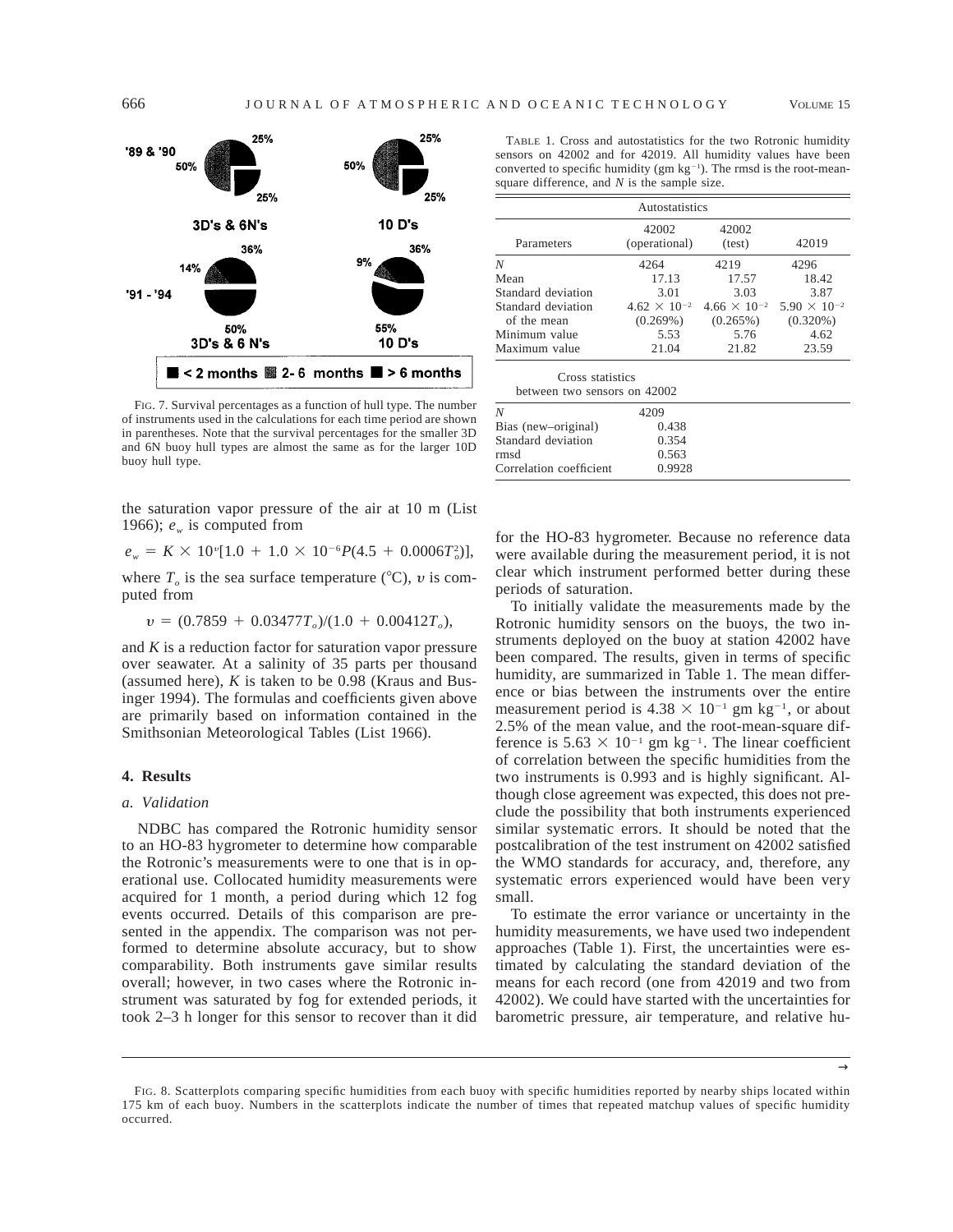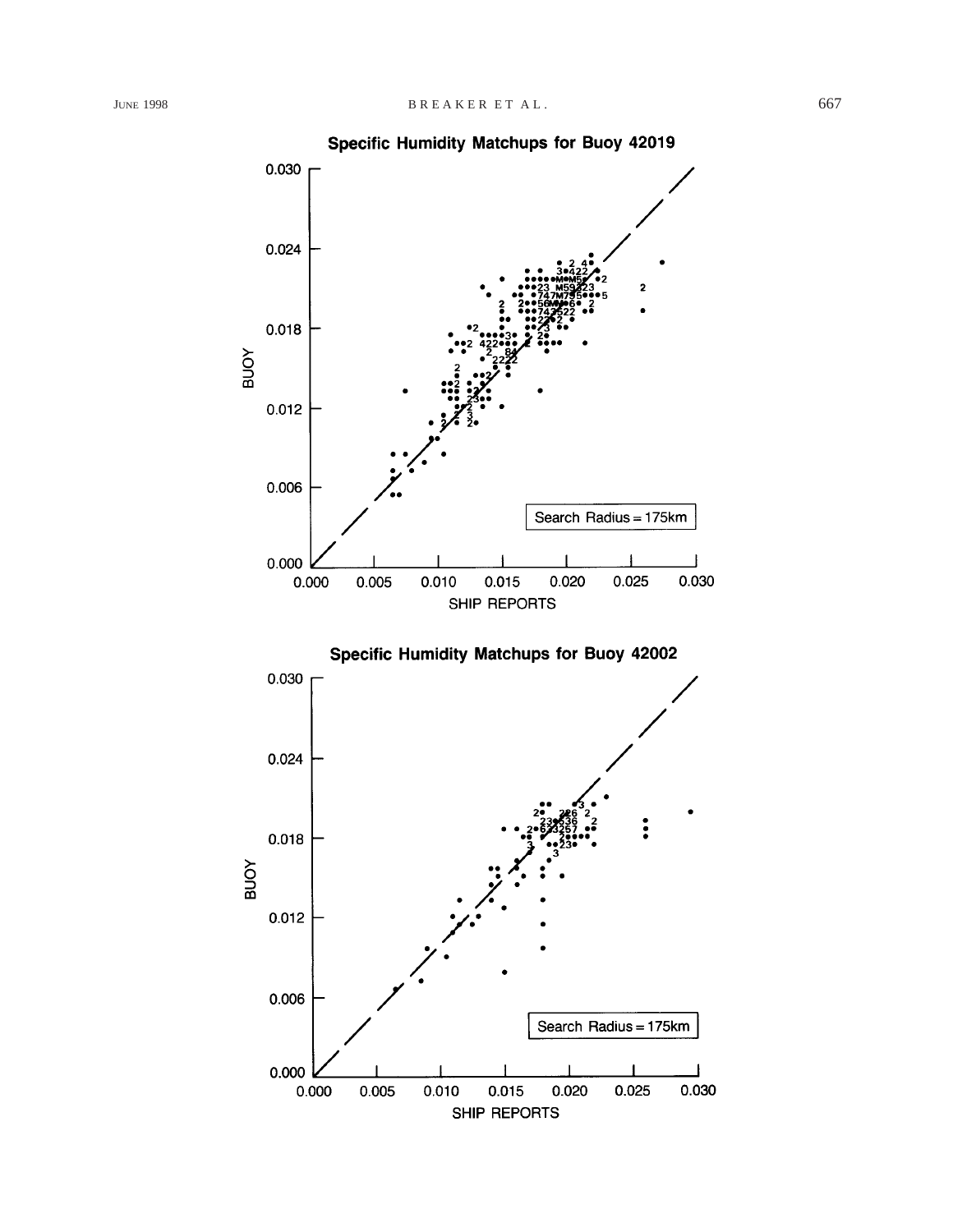midity, and then propagated these values through the equations that were used to calculate specific humidity.4 However, as shown by Taylor (1982), an equivalent and simpler approach in our case was simply to calculate the standard deviation of the mean values of specific humidity directly. These values range from 0.27% to 0.32% of the mean specific humidities. An entirely different approach to estimating the uncertainty in specific humidity, based on the data acquired at 42002, is to calculate the standard deviation of the differences between the two collocated instruments, which were presumably measuring the same moisture field. This calculation yielded a value of about  $3.5 \times 10^{-1}$  gm kg<sup>-1</sup> (approximately 2.1% of the mean values involved). Our preference lies with the latter value due to the manner in which it was obtained.

To provide an independent measure of validation for the observations of moisture acquired from the buoymounted Rotronic humidity sensors, we have made comparisons of the buoy data (using the one sensor on 42019 and the ''operational'' sensor on 42002) with measurements of boundary layer moisture acquired from selected ships and fixed platforms (primarily oil rigs) in the surrounding area. The majority of ship reports came from two NOAA research vessels (*OREGON II* and *CHAPMAN*), which were at sea in the Gulf of Mexico during the study period. Each vessel was equipped with wet and dry bulb thermometers and used standard WMO data collection and reporting procedures.

All of the reported moisture values obtained from the ships and fixed platforms were converted to specific humidities for direct comparison with the calculated specific humidities from the buoys. Since the observing heights of the moisture measurements aboard ship were not known in a number of cases, no adjustments to a standard height were made for either the ship reports or the buoy measurements. The observations from each source were matched to within 1 h in time and were made over a range of search radii from each of the buoys (we refer to these matched pairs of ship/platform reports and buoy observations as matchups, hereafter, and no attempt was made to further stratify these data according to weather type). The search radii were increased in 25-km steps from 50 out to 300 km for each buoy. The choice of search radii was based on 1) an *e*-folding correlation distance for specific humidity of approximately 800 km in the northern Gulf of Mexico (see the following section for details) and 2) the need for adequate sample sizes. Figure 1 shows matchup circles

| and naca piatronin observations at various radii from each buoy. |                |                        |                       |                            |  |  |
|------------------------------------------------------------------|----------------|------------------------|-----------------------|----------------------------|--|--|
| Range<br>(km)                                                    | Sample<br>size | Bias<br>$(gm kg)^{-1}$ | rms<br>$(gm kg)^{-1}$ | Correlation<br>coefficient |  |  |
| Station 42019                                                    |                |                        |                       |                            |  |  |
| 50                                                               | 49             | 0.43                   | 1.33                  | 0.932                      |  |  |
| 100                                                              | 170            | 0.59                   | 1.66                  | 0.893                      |  |  |
| 150                                                              | 326            | 0.89                   | 2.00                  | 0.868                      |  |  |
| 200                                                              | 472            | 0.81                   | 2.04                  | 0.867                      |  |  |
| 250                                                              | 622            | 0.73                   | 2.00                  | 0.867                      |  |  |
| 300                                                              | 733            | 0.67                   | 2.02                  | 0.852                      |  |  |
|                                                                  |                | Station 42002          |                       |                            |  |  |
| 50                                                               | 8              | $-1.67$                | 2.20                  | 0.780                      |  |  |
| 100                                                              | 33             | $-1.32$                | 2.23                  | 0.550                      |  |  |
| 150                                                              | 101            | $-1.46$                | 2.76                  | 0.712                      |  |  |
| 200                                                              | 166            | $-0.98$                | 2.37                  | 0.728                      |  |  |
| 250                                                              | 333            | $-0.84$                | 2.14                  | 0.786                      |  |  |
| 300                                                              | 580            | $-0.71$                | 2.24                  | 0.780                      |  |  |
|                                                                  |                |                        |                       |                            |  |  |

for each buoy with search radii of 150 km. Scatterplots for matchups within a search radius of 175 km of each buoy are shown in Fig. 8. Biases, rms differences, and correlations between the buoys and the ship reports are given in Table 2 for search radii of 50 to 300 km (in 50-km steps). The statistics become repeatable (i.e., stabilize) at sample sizes of the order of 300, which correspond to search radii of 150 and 250 km for buoys 42019 and 42002, respectively. In all cases where sample sizes exceeded 33, the correlation coefficients between the buoys and the ship reports exceeded 0.70 and were statistically significant at the 99% level of confidence. Although the values of moisture obtained from the buoy at 42019 on average tend to be slightly higher than the ship reports (indicated by the positive biases), the opposite is true for the operational sensor on buoy 42002. Also, the rms differences are slightly higher and the correlations lower for the sensor on buoy 42002. Because the differences between the buoy and the ship reports are only slightly greater than, but still of the same order as, the height adjustments that could have been applied, if the observing heights had been available, we can make no definitive statement concerning their significance.

In 1986, Katsaros et al. (1994) conducted field tests on a number of humidity sensors including the Rotronic MP-100 instrument. Hysteresis was found to occur for mean humidities following high-moisture events for the Rotronic MP-100 instrument. The greatest differences between the Rotronic sensor and a reference psychrometer occurred at relative humidities less than 70%, particularly after periods of high relative humidity. The Rotronic sensor apparently required time to dry out after periods of high moisture. Finally, a bias of 8% between the Rotronic MP-100 and a reference psychrometer was

TABLE 2. Comparisons of specific humidities at NDBC buoys 42019 and 42002 (DACT payload) with those computed from nearby ship and fixed platform observations at various radii from each buoy.

<sup>4</sup> See Gilhousen (1987) for estimates of accuracy for barometric pressure, air temperature, and sea surface temperature. According to the manufacturer, the accuracy for RH is  $\pm 1.5\%$  at 40°C for 0  $\leq$  RH  $\leq$  100,  $\pm$ 1.3% at 20°C for  $0 \leq$  RH  $\leq$  100, and  $\pm$ 2.0% at 0°C for  $0 \le RH \le 100.$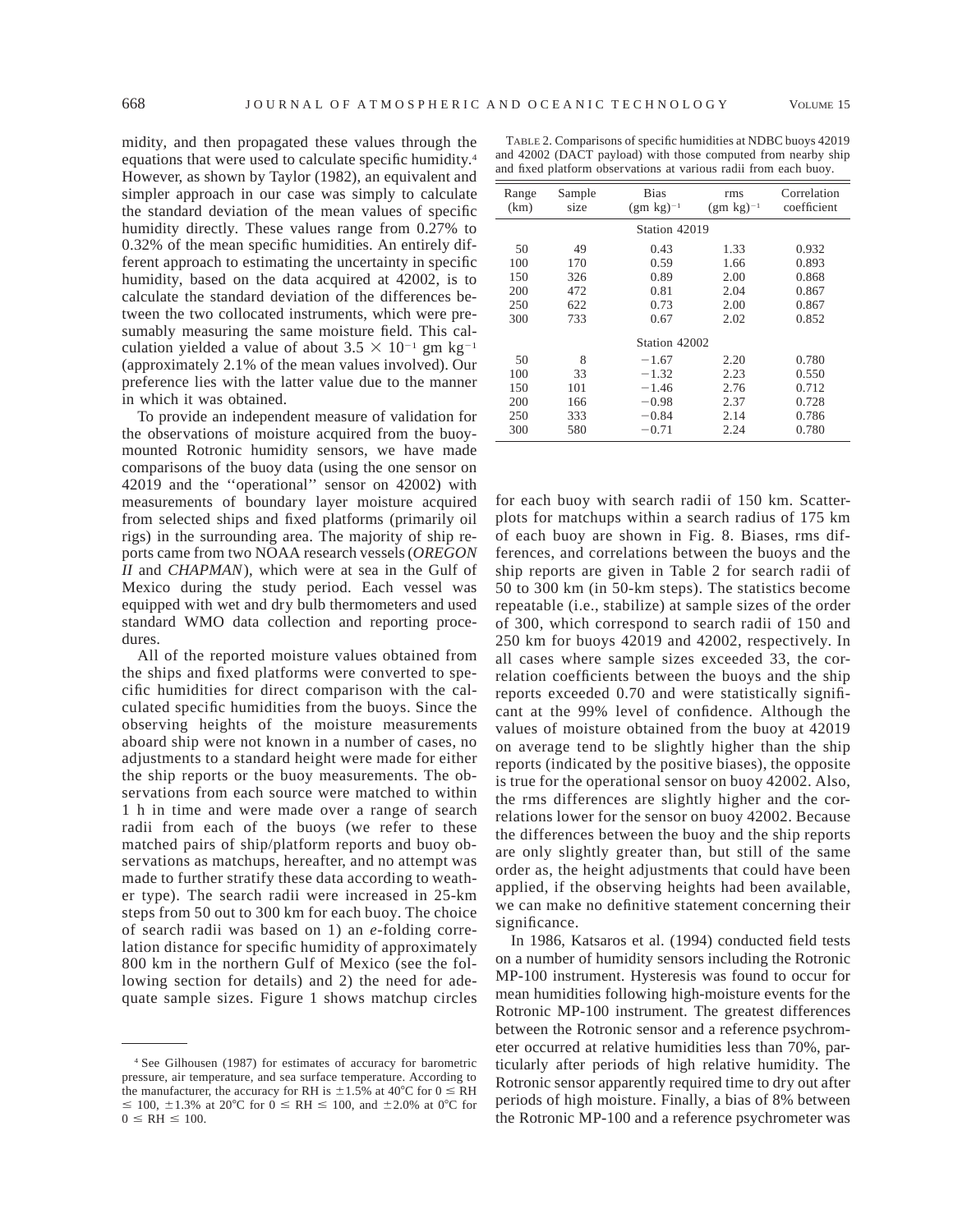not due simply to a calibration error but was attributed in part to hysteresis by the sensor.5

To address the problem raised by Katsaros et al., we first looked for periods of high relative humidity in our data. Cumulative distributions of relative humidity for each buoy (not shown) indicate that only about 8% of the data from either buoy have relative humidities that exceed 90%, and only about 2% of the data exceed 95%. Overall, very few periods of identifiable rain occurred during the study period, and those periods that could be identified did not coincide precisely with any of our ship reports. To examine the hysteresis problem adequately with our data would have required locating matchups that occurred within a narrow window of several hours following clearly defined high moisture (i.e., saturation) events and, as indicated, no such matchups were found. Our comparisons with the ship reports above, however, showed only small biases (3.6% for 42019 and  $-4.1\%$  for 42002). If hysteresis was a serious problem, we might have expected both biases to be positive (i.e., buoys to be higher than the ship reports) due to the fictitiously higher values that persisted during the periods when the instrument should have already recovered. This result, of course, was also influenced by the fact that high relative humidities (greater than approximately 95%) were an unusual occurrence in our data. In summary, our data are not adequate to address the hysteresis problem raised by Katsaros et al. (1994). However, based on the limited data available, no evidence for a significant hysteresis problem could be found for the Rotronic sensors deployed on buoys 42019 and 42002. Also, the observations presented by Katsaros et al. were acquired in 1986, and several improvements were made to the instrument by the manufacturer in the late 1980s including 1) a change to the polymer to improve its ability to resist a variety of contaminants and 2) the filter was changed from steel to Gore-Tex to prevent penetration of salt particles (F. Fetkowitz 1996, personal communication). Finally, based on the results of Visscher and Schurer (1985), Muller and Beekman (1987), and Hundermark (1989), hysteresis problems were not previously found with the Rotronic MP-100 instrument.

# *b. Temporal variability of environmental parameters*

Sea level pressure, wind speed, wind direction, sea surface temperature, air temperature, and relative humidity were acquired directly from sensors on the buoys.

Time series plots of the first five parameters are shown in Figs. 9 (42019) and 10 (42002). All atmospheric observations were adjusted to a height of 10 m, as indicated earlier. From these figures, it is evident that temporal variability occurs on three scales: meso (on the order of hours), synoptic (several days), and seasonal (several months).

During the months of June through August 1993, little or no synoptic variability is noted, but, beginning in late September, synoptic-scale variability in the form of frontal incursions into the Gulf of Mexico becomes evident in the time series. Consistent with the results of DiMego et al. (1976) and Henry (1979), there is a minimum of frontal activity during the summer months and a maximum from November through March with a short, dramatic increase in frontal activity during September and October. More frontal activity occurs at 42019 than at 42002 during these months because some of the weaker fronts succumb to frontolysis before reaching 42002.

Figure 11 shows the time series of specific humidity at the surface and at 10 m for stations 42019 (upper panel) and 42002 (lower panel). Specific humidity at the surface follows sea surface temperature, upon which it is primarily based, but does not respond strongly to the atmospheric conditions above, at least on synoptic and shorter timescales. As a result, the pattern of variability that occurs at the surface is quite different from that that occurs at 10 m. Surface specific humidity in most cases exceeds that at 10 m. However, for brief periods in October and November, the specific humidity at 10 m does, in fact, exceed that at the surface at 42019 during certain return-flow events (discussed later in this section). In these cases, the surrounding air has been significantly modified through the transfer of heat and moisture from the underlying ocean surface.

Cross-correlation analyses were performed for the two buoy time series of specific humidity, wind speed, barometric pressure, air temperature, and sea surface temperature. The maximum cross correlations and the corresponding lags are presented in Table 3. The correlation coefficients consistently exceed 0.9, except for wind speed where local effects become more important. Of particular interest are the lag relationships between the time series for each parameter. Of these parameters, air temperature and specific humidity both attain their maximum correlations at lags of  $-6$  and  $-7$  h, respectively, whereas the other parameters are maximally correlated at, or near, zero lag. Lags of  $-6$  or  $-7$  h indicate that coherent sources of variation occur at 42019 prior to their occurrence at 42002, which is consistent with atmospheric disturbances that propagate from the northwest with speeds on the order of  $10-15$  m s<sup>-1</sup>. Based on a maximum cross correlation of 0.91, a separation distance of 263 km between the buoys, and an exponential decay law, the *e*-folding distance for specific humidity is approximately 800 km, indicating that variations in moisture are spatially coherent over relatively large distances in the northern Gulf of Mexico.

<sup>5</sup> The problem raised by Katsaros et al. is not unrelated to the results presented in the appendix, where it was shown that in a few cases when the instrument was saturated for extended periods, recovery from saturation was slower than that demonstrated by an independent hygrometer. However, as indicated in the appendix, it is not clear whether the Rotronic sensor or the HO-83 was at fault in this situation.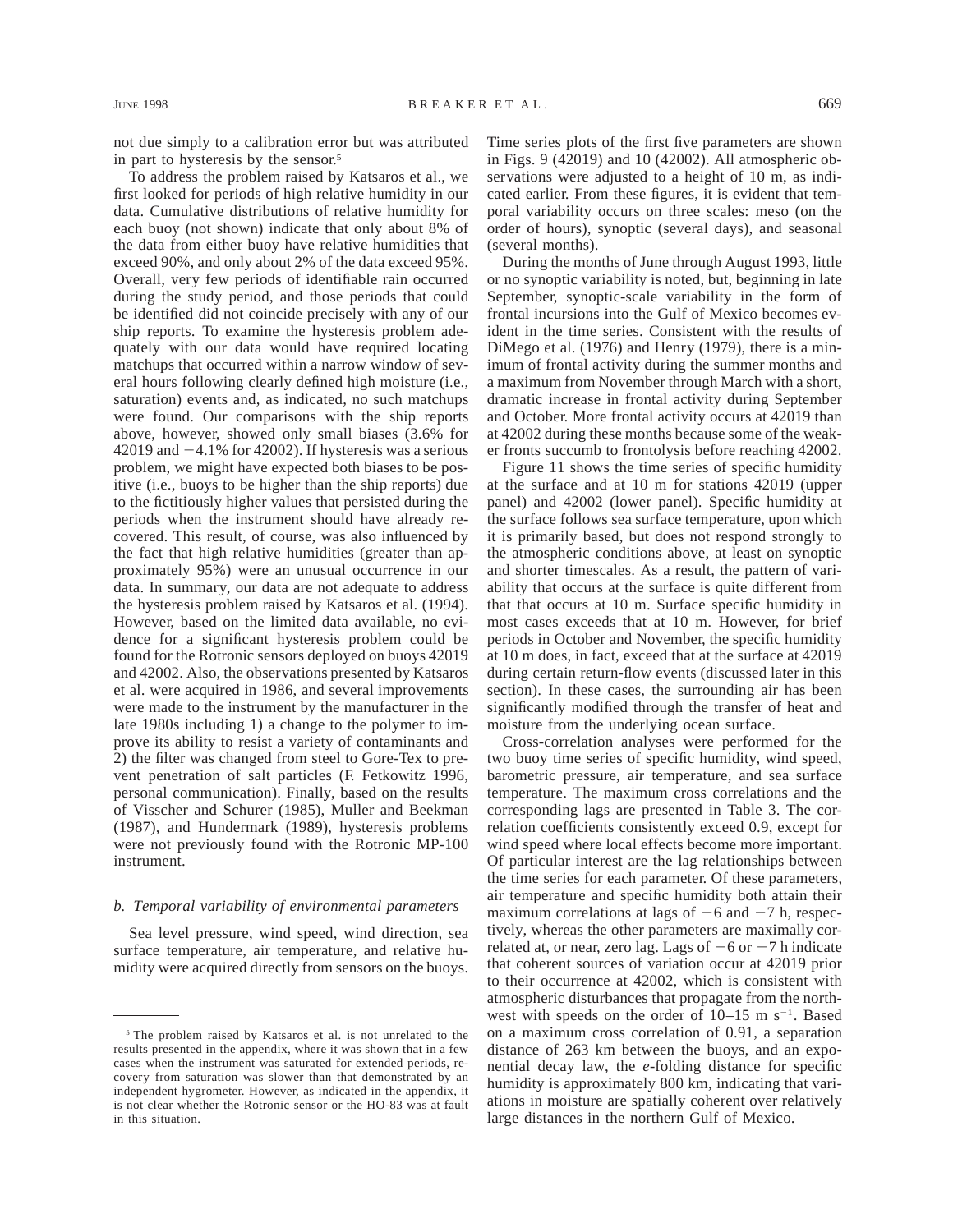

FIG. 9. Time series of hourly sea level pressure, wind speed, wind direction, sea surface temperature, and air temperature are shown for the period 5 June–30 November 1993 for the buoy at station 42019.

Successive cross correlations for specific humidity were also calculated for 7-day (168 h) periods, stepping through the data hour by hour. The results are displayed in Fig. 12, where both the maximum cross correlations (upper panel) and the corresponding lags (lower panel) are shown. The maximum correlations increase abruptly around 7 September, and the lags change from mostly positive to essentially negative at this time, indicating that events prior to the first week in September generally arrived at 42002 before they arrived at 42019 and conversely thereafter. These changes in correlation structure for specific humidity are significant and reflect a seasonal change in synoptic weather conditions in the northern Gulf of Mexico. In particular, they imply that the prevailing patterns became coherent and tended to enter the buoy domain from the north rather than from the south after the first week in September, which is in general agreement with DiMego et al. (1976) and Henry (1979).

Crisp and Lewis (1992) define the so-called returnflow cycle as the sequence of events that lead to the initiation and termination of return flow over the Gulf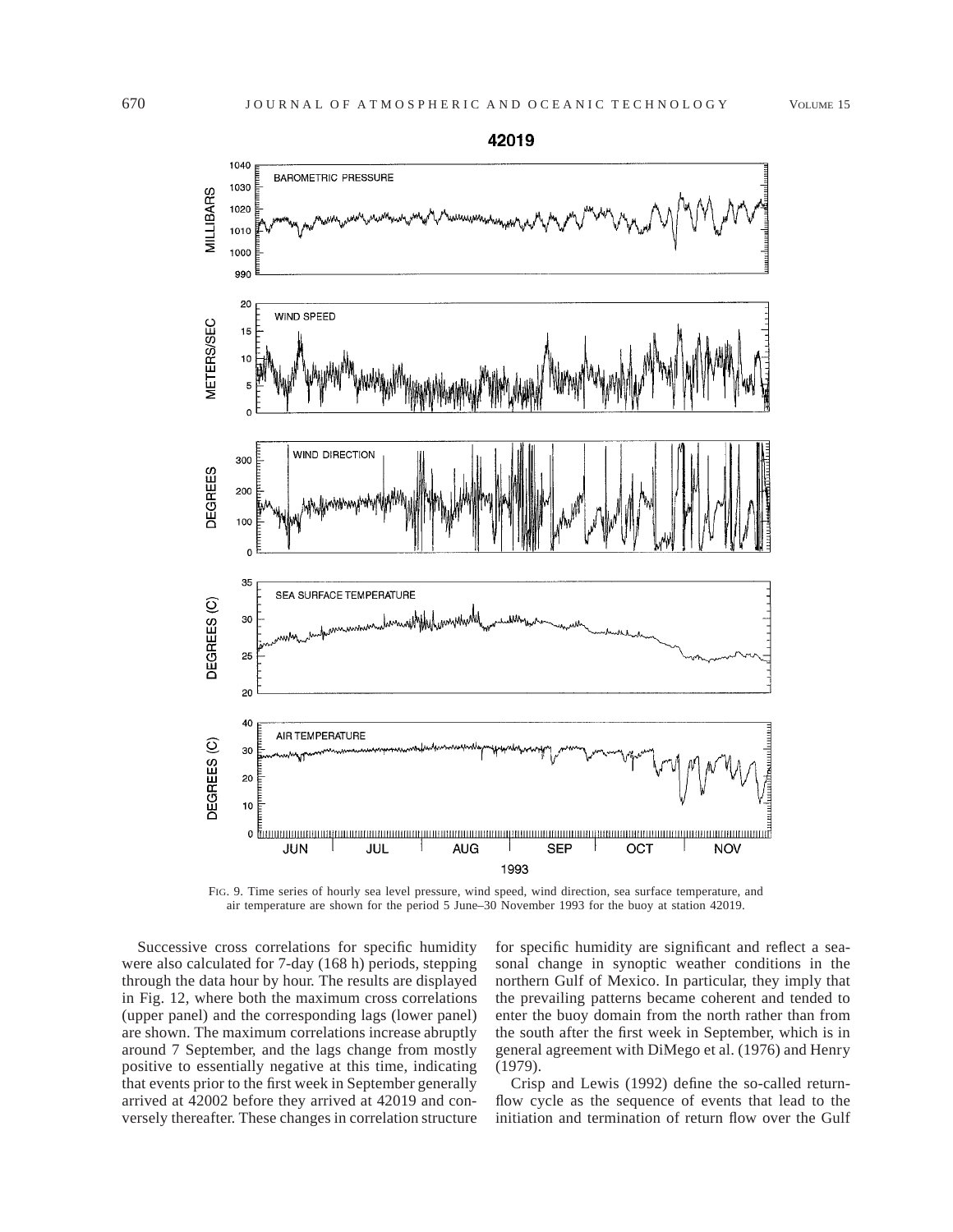

FIG. 10. Same as Fig. 9 except for 42002 (DACT payload).

of Mexico. The first phase of the cycle is defined as the movement of cold, dry air from the continent to the Gulf of Mexico and is called the offshore-flow phase. The second phase is defined as the return of modified air to the continent (return-flow phase). Figure 13 illustrates in greater detail how sea level pressure, wind speed, wind direction, air temperature, and specific humidity vary at the buoys during a particular return flow event (the solid curve corresponds to buoy 42019, the dashed line to 42002). This event started early on 30 October and ended on 5 November at 42019 and on 6 November at 42002.

It is evident that a lag of 6–12 h exists between 42002 and 42019 for the parameters shown. Lags in pressure and wind speed are not apparent in the cross correlation and lag statistics given earlier (Table 3) probably because the small-scale variability in these parameters tends to mask the lag structure that emerges in the synoptic variability during individual events. Also evident is the warming and moistening that takes place between these buoys during the offshore-flow phase (approximately  $4^{\circ}$ C and approximately 2 gm kg<sup>-1</sup>, respectively). The offshore-flow phase of the return-flow cycle begins at both stations on 30 October. This is associated with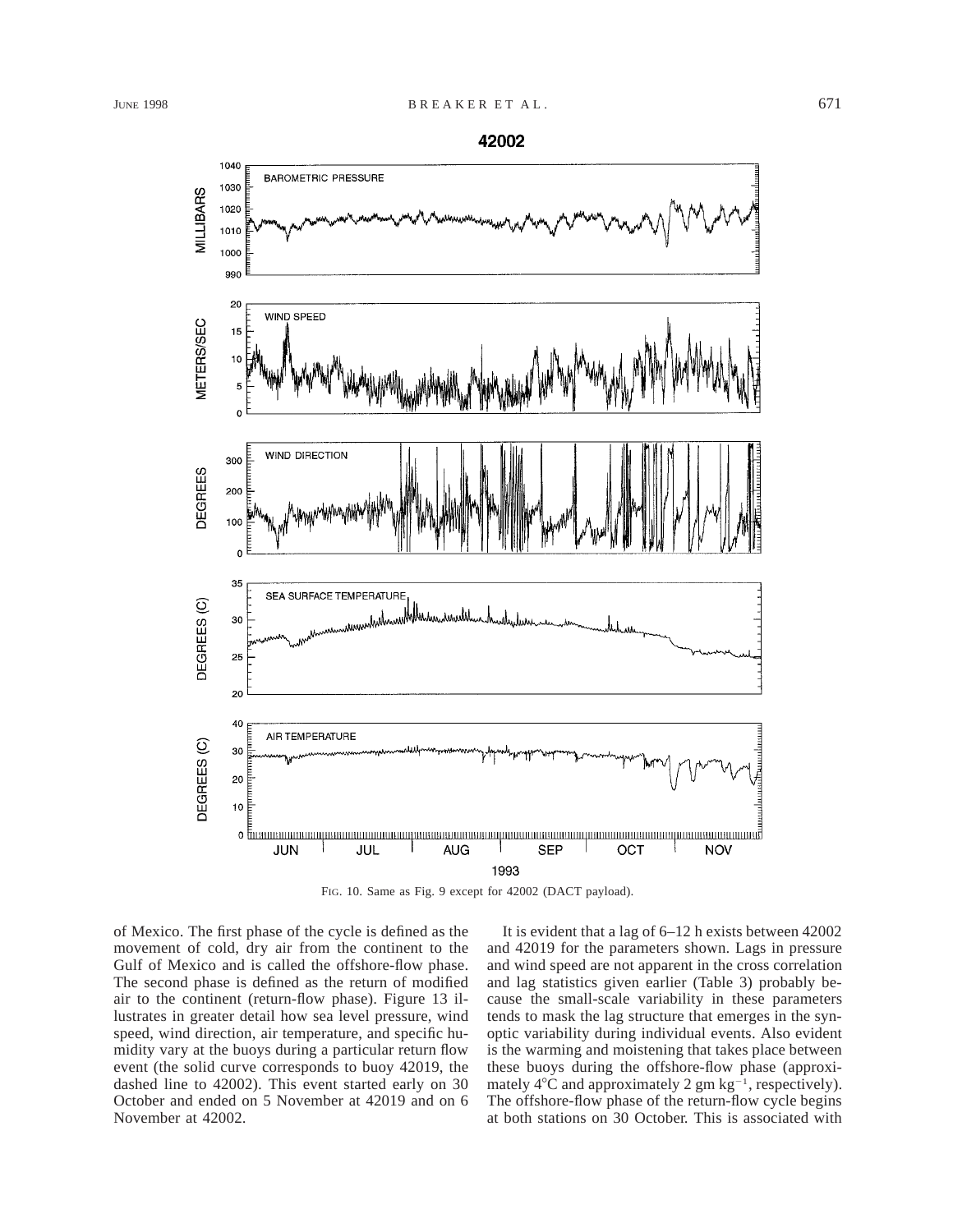

FIG. 11. The time series of specific humidity at the surface and at 10 m for the period 5 June– 30 November 1993 are plotted in the upper panel for 42019 and for 42002 (DACT payload) in the lower panel. In each case, the upper trace represents specific humidity at the surface.

a pressure minimum, increased wind speed, a change from southerly to northerly winds, an abrupt drop in temperature, and an equally abrupt decrease in specific humidity. The air temperature and specific humidity reach minima on 31 October, while the pressure increases to a maximum, the wind direction becomes erratic, and the wind speed reaches a minimum.

From 1 through 2 November, the wind direction changes to southeasterly, and the wind speed increases as the high pressure ridge moves toward the southeast and farther into the Gulf of Mexico. The air temperatures and specific humidities rise, indicating that the returnflow phase of the return-flow cycle has begun. These trends continue, and the wind direction becomes more southerly at 42002 until the next return-flow cycle begins on 6 November.

On 3 November a weak cold front moves off the coast and frontolizes in the vicinity of 42019. This has the effect of producing minimal offshore flow at the buoy, which decreases the temperature, causes the wind direction to become northwesterly, and decreases the wind speed. The increase in specific humidity is reduced but not reversed. In effect, the frontolysis modulates and slows the return-flow phase of the return-flow cycle at 42019 but has little or no effect at 42002.

TABLE 3. Cross-correlation statistics for the entire series of hourly values for the environmental parameters included below from 0000 UTC 5 June to 2300 UTC 30 November 1993. \*Negative sign indicates that the series at 42019 leads the series at 42002.

| Environmental parameter | Cross correlation | Lag $(h)$ <sup>*</sup> |
|-------------------------|-------------------|------------------------|
| Specific humidity       | 0.911             | $-7$                   |
| Wind speed              | 0.678             | $-1$                   |
| Barometric pressure     | 0.939             |                        |
| Air temperature         | 0.943             | $-6$                   |
| Sea surface temperature | 0.910             |                        |

According to Henry (1979), fronts can enter the Gulf of Mexico in any month; however, no fronts entered the gulf during June, July, or August of 1993. In mid-June, the buoys were influenced by Tropical Storm Arlene, however, as she tracked from the Gulf of Campeche toward the U.S. mainland. In any given year, the number of fronts is highly variable, and any statistic will be somewhat sample dependent unless the sample is quite large. Henry studied the fate of fronts in the Gulf of Mexico for an 11-yr period from 1967 to 1977. He found that during the months of September, October, and November an average of 2.4, 3.7, and 5.2 fronts entered the Gulf of Mexico, respectively. For those months during 1993, 2, 3, and 4 fronts entered the Gulf.

# **5. Summary and conclusions**

The overall reliability of the Rotronic MP-100 humidity sensors, which have been deployed on various NDBC buoys over the past 7 years, has improved significantly since 1989 when they were first considered for possible long-term deployment on fixed platforms at sea.

Over the approximate 6-month period that the Rotronic sensor installed on the buoy at station 42019 was deployed, its calibration remained within the accuracy limits set by the WMO. The ''operational'' Rotronic sensor installed at station 42002 operated continuously from its deployment in June 1993 until it finally failed in January 1997.

Katsaros et al. (1994) have reported that an earlier version of the Rotronic sensor experienced hysteresis following periods of high moisture. Our observations did not permit us to examine this question in detail. However, problems associated with hysteresis for the Rotronic sensor have not been reported elsewhere, which may be due to the fact that improvements were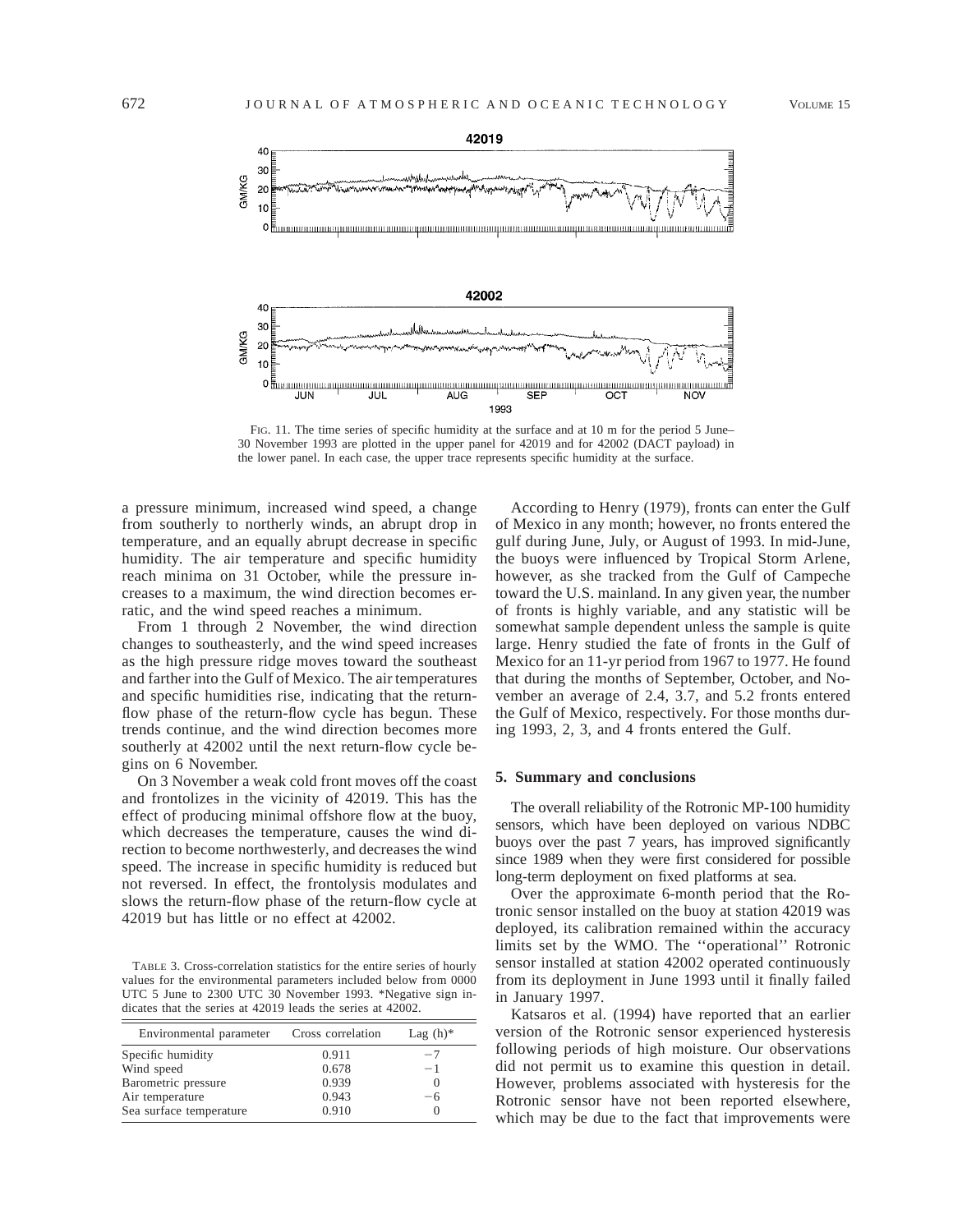

FIG. 12. Cross correlations for specific humidity between the buoys at stations 42019 and 42002 (DACT payload) at 10 m for successive 7-day segments of the time series at 1-h time increments. The maximum cross correlations are plotted in the upper panel and the corresponding lags (h) in the lower panel. The dashed curves represent the original values and the solid curves denote the results after smoothing.

made to the instrument by the manufacturer subsequent to the observations of Katsaros et al.

The buoy observations of relative humidity and supporting data from the buoys were used to calculate specific humidity. Specific humidities calculated from the buoy data were compared with specific humidities computed from observations obtained from nearby ship reports and the correlations were generally high (0.7–0.9). Uncertainties in the calculated values of specific humidity from buoys were also estimated and ranged from 0.27% to 2.1% of the mean value depending on the method used to perform the calculation.

Observations at each of the buoys acquired during this study were used to construct time series of specific humidity. The time series of specific humidity at a height of 10 m reveal three primary scales of variability: meso (of the order of hours), synoptic (several days), and seasonal (several months). The synoptic variability was primarily due to the arrival of frontal systems with cold, dry air behind them that dropped down into the Gulf of Mexico from the continental United States and occurred primarily during September, October, and November. A particularly intense event on 30 October 1993 was selected for further analysis and displayed a characteristic return-flow cycle that often occurs during fall and winter in the northern Gulf of Mexico. In all cases, the moisture data acquired at the buoys were highly sensitive to all observable variability that took place in the marine boundary layer during the period of this study.

A cross-correlation analysis between the buoys (for a separation distance of 263 km) for specific humidity and the other buoy parameters (at 10 m) indicated that 1) all parameters were highly correlated (greater than 0.9) except for wind speed and 2) the *e*-folding correlation distance for specific humidity was at least 800 km. A more detailed cross-correlation analysis of the specific humidity time series revealed a major change in correlation structure that occurred during the first week in September, indicating that weather patterns became more coherent and tended to enter the northern Gulf of Mexico from the north rather than from the south, as they tended to prior to this time.

In summary, the events described above produced strong and well-defined signatures in the moisture-related observations, emphasizing the importance of these data in characterizing synoptic-scale variability in the near-surface marine environment. These observations also have definite operational utility in forecasting the return-flow events that occur in the Gulf of Mexico. As noted by Weiss (1992), much of the difficulty in forecasting severe weather in these return-flow events is that there is no information about where the high-moisture content air is located until it reaches the coastal plain. The availability of at least one humidity sensor strategically located on the continental shelf would help alleviate this problem.

*Acknowledgments.* We take this opportunity to thank Bhavani Balashubramaniyan, Rachel Teboulle, and Hank D'aquilla for constructing many of the figures contained in the text. We thank Fred Fetkowitz of Rotronics for telling us about improvements that were made to the Rotronic sensor in the late 1980s. We thank Lech Lobocki for providing technical assistance during the course of this study. We also thank Steve Lord, D. B. Rao, Hendrik Tolman, Ted Mettlach, Eric Meindl, and Ed Michelena for providing reviews of the text. Finally, we thank the two anonymous reviewers and John Lewis for their cogent comments that helped to flesh out the final rendering of this paper. We especially acknowledge John Lewis for his painstaking and illuminating comments, which have been included wherever possible.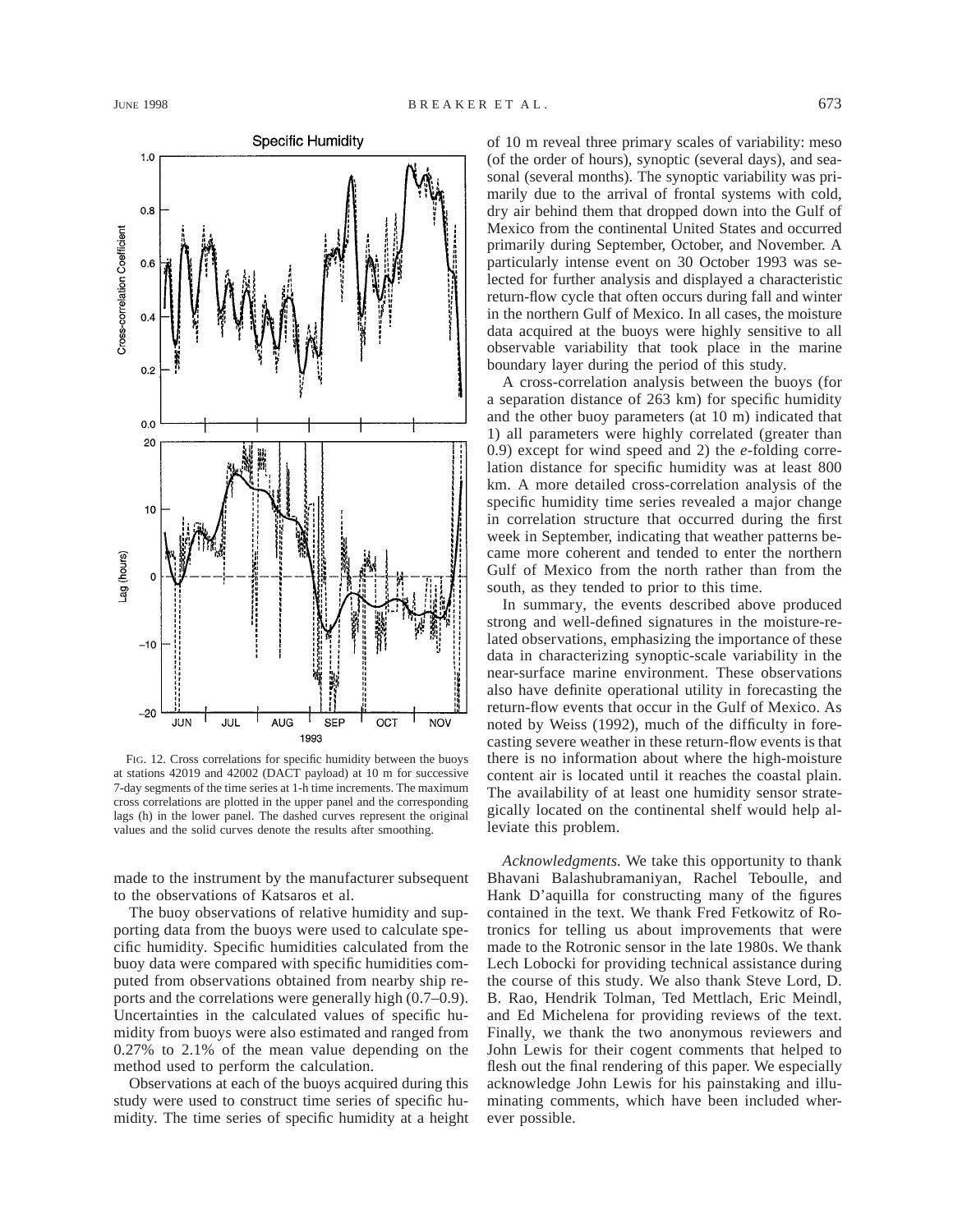

FIG. 13. Expanded time series for the return flow event of 30 October–6 November for barometric pressure, wind speed, wind direction, air temperature, and specific humidity. The solid curves refer to the observations from 42019 and the dashed curves to 42002.

#### APPENDIX

## **A Comparison between the Rotronic and HO-83 Humidity Measurements**

During January 1993, relative humidities from a Rotronic MP-100 humidity sensor were compared with humidities measured by an independent HO-83 hygrometer. This instrument is a chilled-mirror system that is electronically aspirated. The HO-83 hygrometer has been used operationally by the National Weather Service since the mid-1980s and in Automated Surface Obser-

vation System units since the early 1990s. The comparison was performed to examine the comparability of the measurements from the Rotronic instrument to measurements from a hygrometer in operational use. It was not performed to determine absolute accuracy.

The comparison was conducted on a test stand in open conditions near NDBC. A number of fog or saturation events occurred, which are numbered across the top of the time series plot in Fig. A1; the measurements from the two sensors are shown for the first 12 days of the month. Both sensors were located 2 m above the ground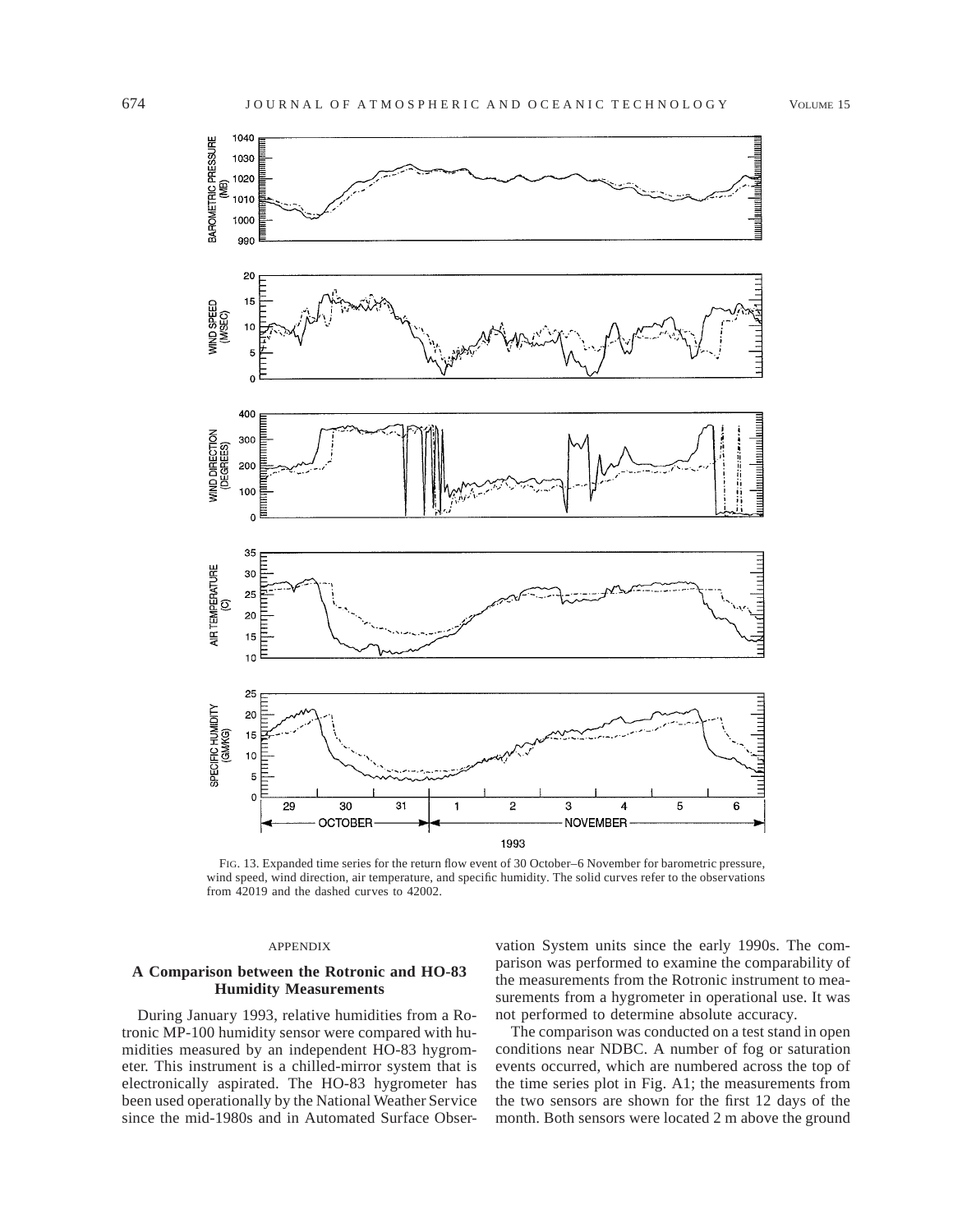

FIG. A1. Comparison of relative humidity from the HO-83 hygrometer and from the Rotronic humidity sensor for the first 12 days in January 1993. The comparison was conducted on a test stand outside on the grounds of NDBC. The sensors were within 4 m of each other at 2 m above the ground during the comparison.

and within 4 m of each other. In general, the measurements tracked well together, including periods of rapid humidity change. Overall, the Rotronic sensor reported about 1.0%–2.5% higher than the HO-83.

One apparent weakness of the Rotronic instrument, however, may occur after extended periods of saturation (fog events 3 and 4). Perhaps because of the lack of aspiration, the Rotronic unit continues to report over 100% for 2–3 h after the HO-83 reports an abrupt drop in humidity. The Rotronic measurements do not show any shift in bias compared to the HO-83 after the fog events, however. This conclusion is also supported by the comparison statistics presented in Table A1, which include data for the entire month. Although there were 12 fog events during the month, only 2 of the 12 events (events 3 and 4) showed any significant differences. The problem of continuing to report humidities over 100% may be confined to cases when fog events persist for

TABLE A1. Summary statistics showing the relative humidity differences between a Rotronic and an HO-83. Bias is given by Rotronic–HO-83. Here,  $\sigma$  is the standard deviation and *N* is the number of cases.

|                | Relative humidity difference (%) |     |     |  |
|----------------|----------------------------------|-----|-----|--|
|                | <b>Bias</b>                      |     |     |  |
| Overall        | 1.2                              | 0.5 | 744 |  |
| Before event 3 | 14                               | 0.7 | 162 |  |
| After event 4  | 13                               | 0.6 | 456 |  |

over 12 h and the winds remain calm. It should be noted that the HO-83, because it is a chilled mirror device, has difficulty maintaining a contaminant-free mirror and, therefore, needs frequent cleaning. Consequently, it is also possible that the HO-83 hygrometer may have been reporting incorrectly during these periods of extended fog rather than the Rotronic instrument.

#### **REFERENCES**

- Breaker, L. C., D. B. Gilhousen, H. L. Tolman, and L. D. Burroughs, 1998: Initial results from long-term measurements of atmospheric humidity and related parameters in the marine boundary layer at two locations in the Gulf of Mexico. *J. Mar. Syst.,* in press.
- Coantic, M., and C. A. Friehe, 1980: Slow-response humidity sensors. *Air*–*Sea Interaction in Instruments and Methods,* F. Dobson, L. Hasse, and R. Davis, Eds., Plenum Press, 399–411.
- Crane, J., and D. Boole, 1988: Thin film humidity sensors: A rising technology. *Sensors,* **5,** 32–35.
- Crescenti, G. H., R. E. Payne, and R. A. Weller, 1990: Improved meteorological measurements from buoys and ships (IMET): Preliminary comparison of humidity sensors. Woods Hole Tech. Rep. WHOI-90–18, 57 pp. [Available from Document Library, Woods Hole Oceanographic Institution, Woods Hole, MA 02543.]
- Crisp, C. A., and J. M. Lewis, 1992: Return flow in the Gulf of Mexico. Part I: A classificatory approach with a global historical perspective. *J. Appl. Meteor.,* **31,** 868–881.
- DiMego, G. J., L. F. Bosart, and G. W. Endersen, 1976: An examination of the frequency and mean conditions surrounding frontal incursions into the Gulf of Mexico and Caribbean Sea. *Mon. Wea. Rev.,* **104,** 709–718.